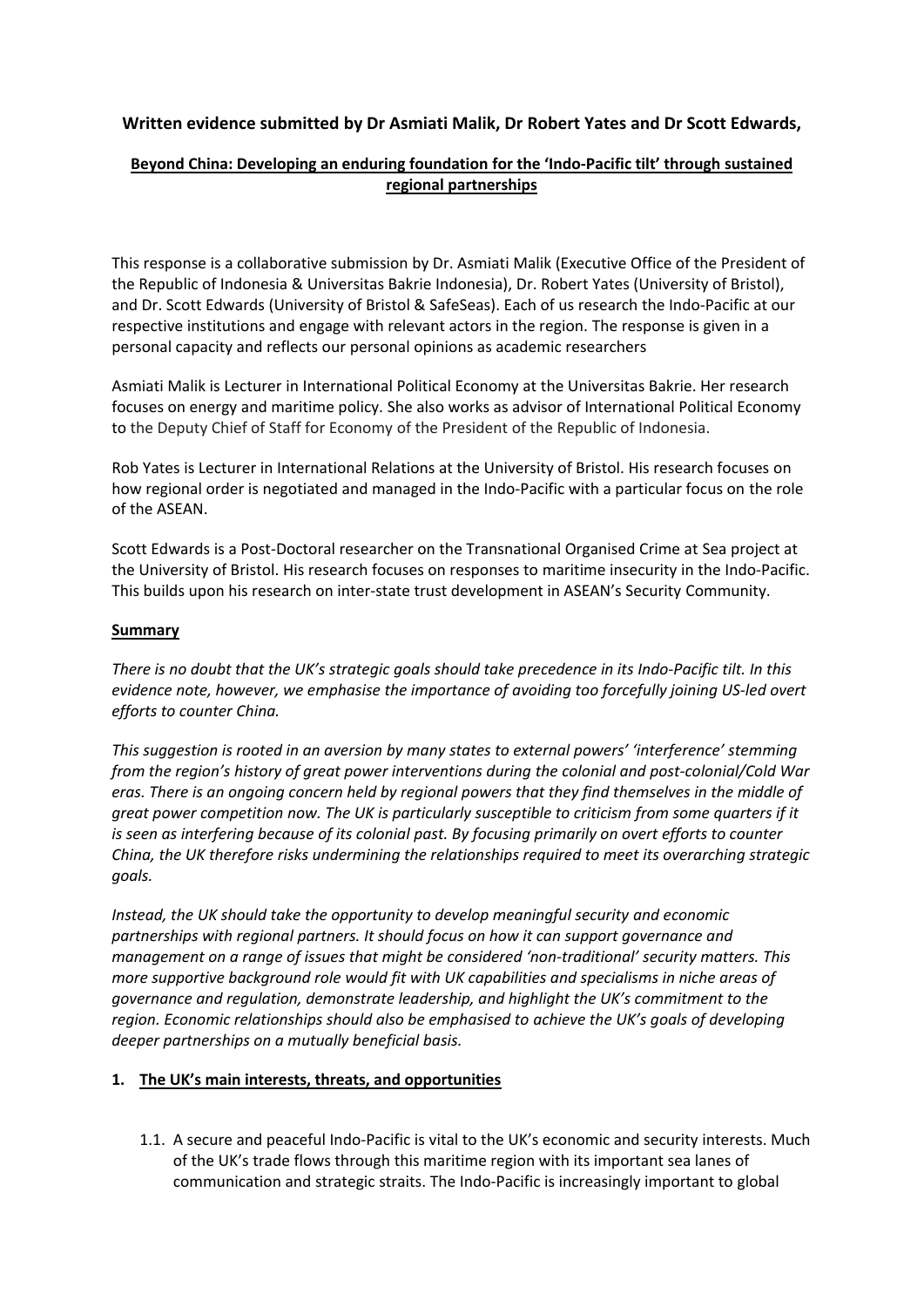prosperity as markets develop. The UK's trading relationships continue to grow in the region.

1.2. The enduring threats to stability are geopolitical competition, territorial disputes, and the potential outbreak of inter-state violence in flashpoints such as Taiwan, the Senkaku islands and the South China Sea. The UK has a clear interest in the maintenance of international peace, including preserving freedom of navigation.

### 1.3. The Quad

- 1.3.1.The UK should be wary, however, of significant overt involvement in mechanisms countering China. The most notable of these is the Quad. While different countries have different perspectives of the Quad, concerns remain within Southeast Asia, and even countries like South Korea. Indonesia, Malaysia, Laos, Thailand, and Cambodia are the primary sceptics.<sup>1</sup>
- 1.3.2.These concerns stem from its reputation as an anti-China alliance seeking to securitise the region; its lack of focus on practical immediate concerns; and concerns that it sidelines ASEAN (and regional countries) in the governance of regional security. While this has been acknowledged within the Quad, with the leaders' summit in March 2021 prioritising broader forms of cooperation including vaccine distribution, infrastructure, and climate change, it is unclear whether this offer of an alternative to China on development and governance will overcome regional ambivalence.
- 1.3.3.Movements towards a Quad Plus, bringing in extra powers, is likely to heighten concerns as much of the desire to extend the Quad comes from outside of the region.

#### 1.4. The Five Power Defence Arrangements

- 1.4.1.The UK already has strong mechanisms in place for regional cooperation which should be developed further. The FPDA has endured for 50 years. Despite perceptions of it being anachronistic and a lack of broad awareness of its benefits, statements that 'a core focus on conventional warfare … has enabled FPDA to retain its relevance in an increasingly complex contemporary security environment' do accurately reflect its ongoing utility.<sup>2</sup>
- 1.4.2.It is notable for its role in training and exercises. Through these, the FPDA has built confidence among its members, developed professional military skills, synergised capabilities, and contributed to developing military-to-military relations. It does this with a defensive posture. While considerations need to be made of Indonesian views as it was initially established to provide security from Indonesia, the UK should seek to further develop the FPDA and continue the broadening of exercises to respond to contemporary concerns. It should contribute to raising awareness about the positive impact the FPDA has.
- 1.4.3.While expanding the FPDA is unlikely, it could provide some degree of interface with non-members, including Indonesia, so that it can work in partnership with regional

<sup>1</sup> Tang Siew Mun et al. (2020) *The State of Southeast Asia 2020* (ISEAS: Singapore) <sup>2</sup> FPDA Defence Ministers' Joint Statement on Continued Commitment to the FPDA, 2020, [Online] [https://www.mindef.gov.sg/web/portal/mindef/news-and-events/latest-releases/article](https://www.mindef.gov.sg/web/portal/mindef/news-and-events/latest-releases/article-detail/2020/November/27nov20_fs)[detail/2020/November/27nov20\\_fs](https://www.mindef.gov.sg/web/portal/mindef/news-and-events/latest-releases/article-detail/2020/November/27nov20_fs) (Accessed 10th September 2021)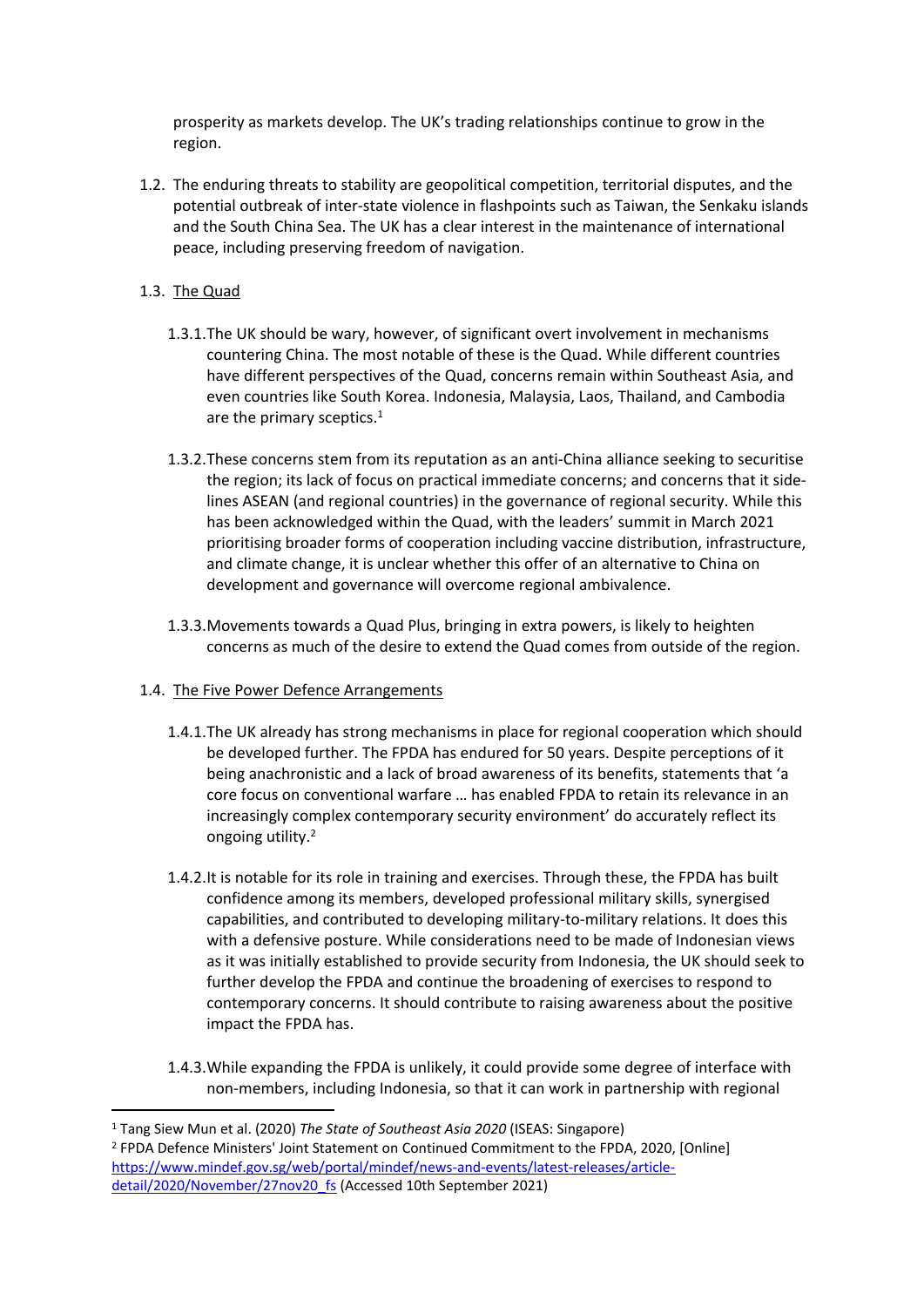countries. If the FPDA were to be developed along these lines, it could play a more active role in areas such as maritime security and be a useful mechanism for the UK in implementing the tilt.

## 1.5. Maritime Security in the Indo-Pacific

- 1.5.1.Focusing primarily on geopolitical competition belies many of the serious threats facing this region. The Indo-Pacific is not bound together by terrestrial geographies and relationships but by oceanic ones. It presents a series of specifically maritime security challenges. It features key shipping chokepoints such as the Malacca and Bab-el-Mandeb Straits, extremist violence in the Sulu and Celebes Seas and Strait of Hormuz, as well as multiple expressions of blue crime including piracy, smuggling of various sorts, illegal fishing, and pollution.<sup>3</sup> Data concerning these blue crimes are still limited.<sup>4</sup>
- 1.5.2.The UK is focusing on these maritime challenges with a series of specific Indo-Pacific initiatives, but these are primarily Naval in nature. This is also demonstrated by the deployment of the HMS Tamar and HMS Spey. There are further opportunities here for the UK beyond this strictly Naval focus.
- 1.5.3.The Blue Planet Fund should be used to protect the marine environment in this region, as developmental responses are important in dealing with the root causes of maritime crime such as poverty.
- 1.5.4.Diplomacy and involvement with regional groupings are also essential. The Indo-Pacific features over 112 multilateral institutions that deal with the various blue crimes facing the region. Many of them develop trust and confidence through their technical cooperation, coordination, information sharing, maritime domain awareness activities, and capacity building. While maritime security challenges manifest and intersect across the Indo-Pacific as a whole, they have distinct sub-regional characteristics, whether in the Western Indian Ocean, the Bay of Bengal, East and Southeast Asia or the Western Pacific.
- 1.5.5.The UK should prioritise identifying its key priorities and engage with the relevant institutions in these sub-regions, developing key strategic partnerships and capacity, to contribute more deeply to a stable maritime Indo-Pacific. Through this, the UK would establish leadership and create sustainable partnerships in a key strategic sector.

## **2. Engaging with ASEAN**

2.1. ASEAN and the Indo-Pacific

<sup>&</sup>lt;sup>3</sup> Bueger, C., Edmunds, T., Edwards, S., (2021) Innovation and New Strategic Choices Refreshing the UK's National Strategy for Maritime Security, *RUSI Journal*

<sup>4</sup> Joubert, L., (2020) What we know about piracy, *SafeSeas* [Online] [www.safeseas.net/new-report-what-do](http://www.safeseas.net/new-report-what-do-we-know-about-piracy/)[we-know-about-piracy/](http://www.safeseas.net/new-report-what-do-we-know-about-piracy/) (Accessed 10<sup>th</sup> September 2021); Joubert, L., (2021) What we know about maritime illicit trades, *SafeSeas* [Online] [http://www.safeseas.net/new-safeseas-stable-seas-report-what-we-know](http://www.safeseas.net/new-safeseas-stable-seas-report-what-we-know-about-maritime-illicit-trades/)[about-maritime-illicit-trades/](http://www.safeseas.net/new-safeseas-stable-seas-report-what-we-know-about-maritime-illicit-trades/) (Accessed 10<sup>th</sup> September 2021); Lycan T. & Van Buskirk, L., (2021) What we know about maritime environmental crime, *SafeSeas* [online] [http://www.safeseas.net/new-report-what-we](http://www.safeseas.net/new-report-what-we-know-about-maritime-environmental-crime/)[know-about-maritime-environmental-crime/](http://www.safeseas.net/new-report-what-we-know-about-maritime-environmental-crime/) (Accessed 10<sup>th</sup> September 2021)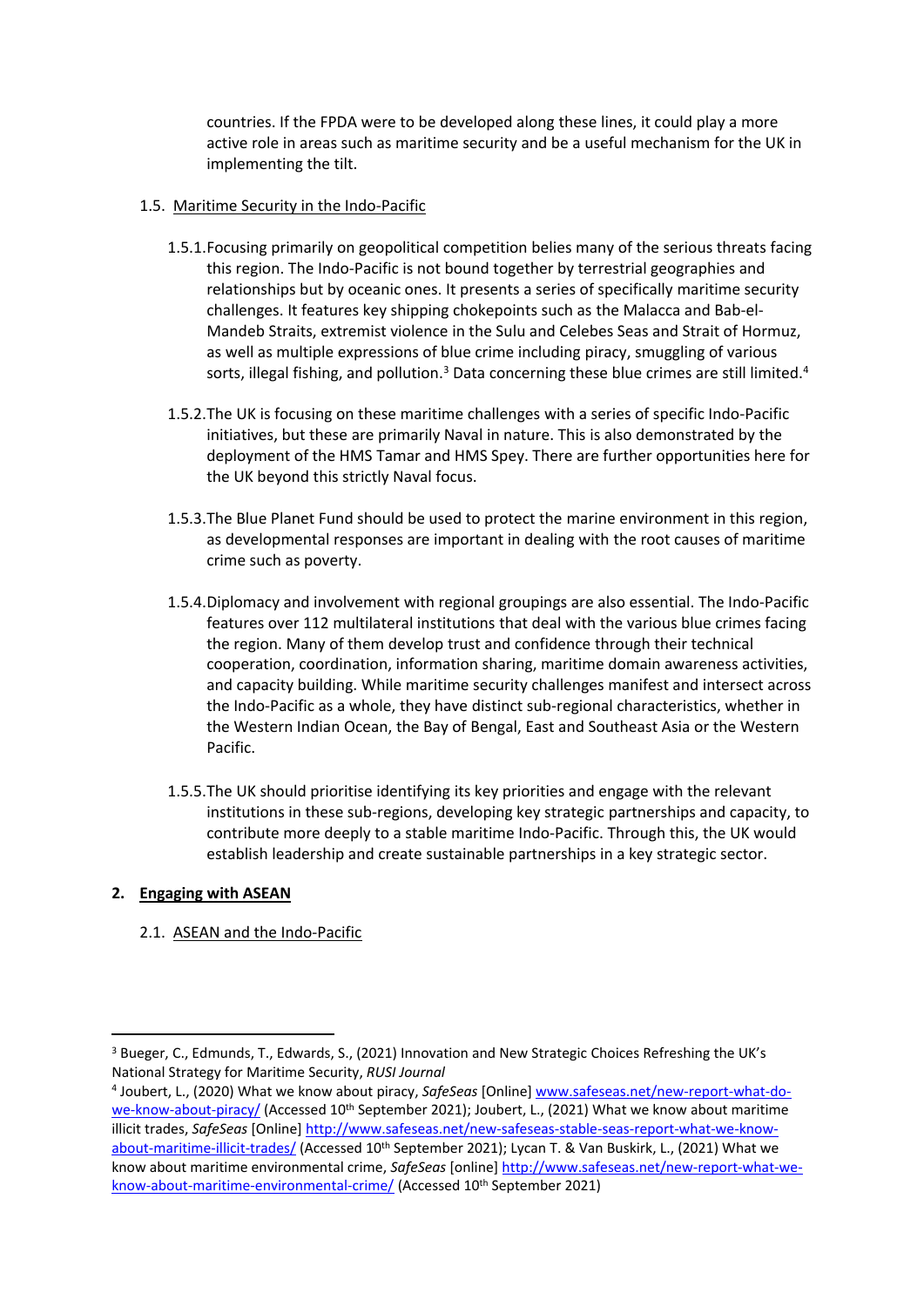- 2.1.1.ASEAN remains the key regional institution. ASEAN has embraced the idea of the Indo-Pacific to some degree through its 'Indo-Pacific Outlook' (AIPO), but it is also posed as a threat to ASEAN's centrality.<sup>5</sup>
- 2.1.2.This centrality is taken very seriously in the region. A desire to guide their own destinies was one of the original reasons for ASEAN's creation, when the Cold War threatened to turn Southeast Asia into a theatre of a larger extra-regional conflict. They focus primarily on 'ASEAN-led mechanisms' as being at the core of the AIPO and encourage partners to engage with this wider region through cooperation with ASEAN.
- 2.1.3.The UK should therefore take its status as dialogue partner seriously and continue to develop links with ASEAN so as not to create tensions by de-centring the institution in a broader construct led by those outside of the region.
- 2.2. In one respect, Dialogue Partner (DP) status could be seen as maintaining continuity considering the UK's involvement as a member of the EU. The UK needs to ensure however it has the institutional capacity to continue or escalate this engagement. At the very least, the UK should focus on consistently strong ties with the Committee of Permanent Representatives (CPR). This requires the FCDO increasing its footprint in Jakarta and ensuring there are sufficient resources for more expansive diplomatic efforts.

### 2.3. How to engage with ASEAN

- 2.3.1.The 'ASEAN Way' of diplomacy, emphasising consensus, face-saving, and informality can be difficult to navigate and potentially frustrating for outside partners. Western diplomats often refer to the initial difficulty of adapting to this context.
- 2.3.2.Recent episodes such as ASEAN's lack of intervention into Myanmar or the impasse over the South China Sea make it easy to dismiss ASEAN's importance.
- 2.3.3.The UK should recognise that its interactions with ASEAN are unlikely to be transformative and have realistic goals for its engagement. These may be more limited than hoped for, but the process of ASEAN's diplomacy has been essential for gradual trust building and should not be readily dismissed despite these limitations.
- 2.3.4.In particular, the UK shouldn't seek to wield influence too directly through its DP status but rather signal its commitment to support ASEAN on a range of development and governance issues.

## 2.4. Human Rights and ASEAN

- 2.4.1.One governance area the UK is well-suited to support ASEAN is human rights and democracy development.
- 2.4.2.In the past, ASEAN states have resisted what they consider DP impositions relating to HR and democracy (e.g. 1990s-2000s with US and EU pressure in relation to Myanmar's membership of ASEAN). A compromise arrangement emerged a decade ago with the institutionalisation of an ASEAN human rights regime through the Intergovernmental Commission on HR (2009) and ASEAN Declaration on HR (2012), suggesting ASEAN would take some leadership in promoting improvements in HRs and

<sup>5</sup> ASEAN (2019) Outlook on the Indo-Pacific, *ASEAN* [Online] [https://asean2019.go.th/en/news/asean-outlook](https://asean2019.go.th/en/news/asean-outlook-on-the-indo-pacific/)[on-the-indo-pacific/](https://asean2019.go.th/en/news/asean-outlook-on-the-indo-pacific/) (Accessed 10<sup>th</sup> September 2021)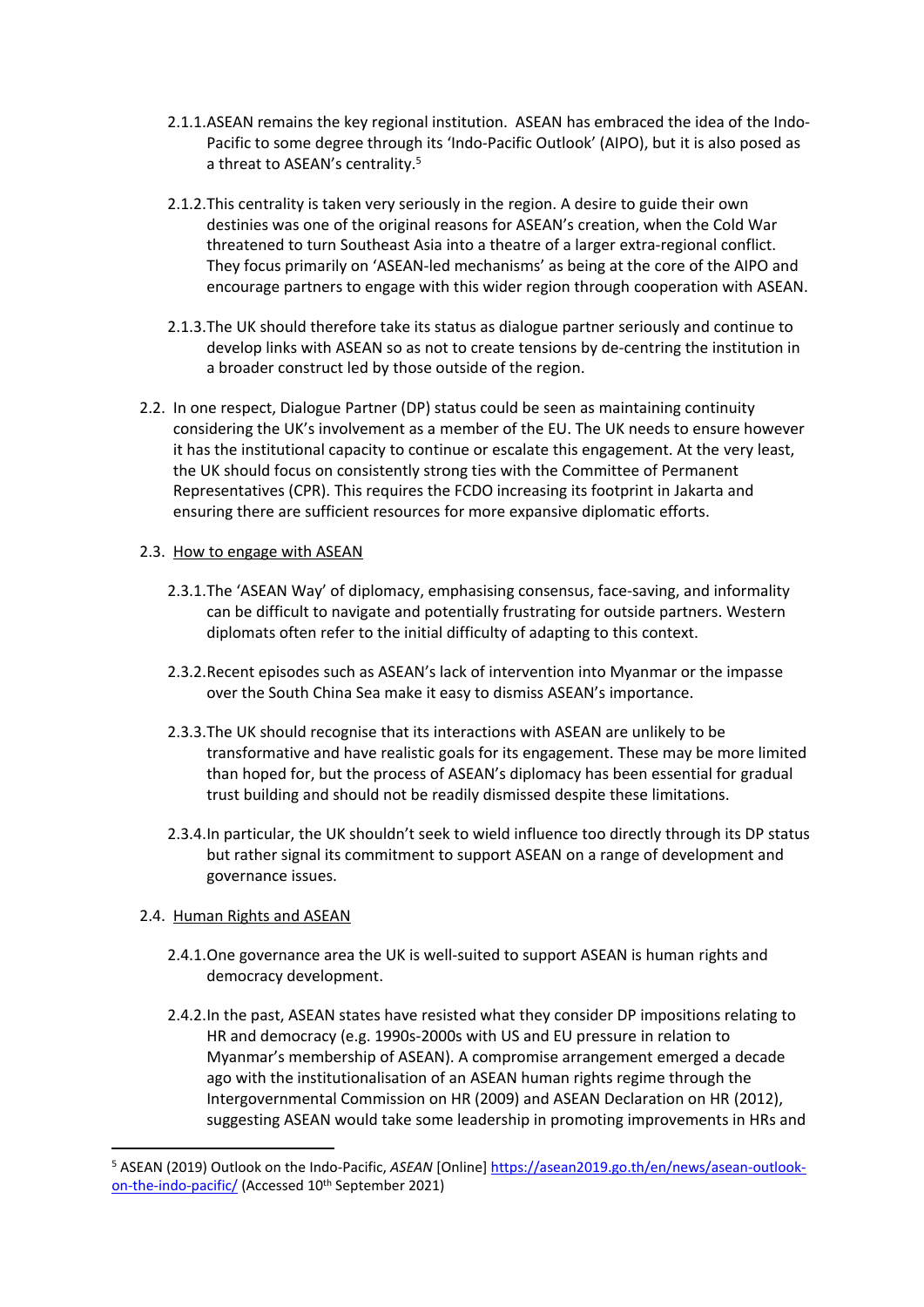DPs would avoid making cooperation and dialogue contingent on ASEAN meeting 'Western' HRs and democracy standards.

- 2.4.3. Although there are valid criticisms of the limitations of ASEAN's HR regime, there are now official forums within which HRs discussions take place and there remains active participation by civil society organisations.<sup>6</sup>
- 2.4.4.The UK can support these processes through a continued broader engagement, whilst taking more targeted action where appropriate (e.g. targeted financial sanctions in Myanmar or applying pressure on UK companies involved in labour or environmental exploitation).

#### 2.5. ASEAN and Maritime Security

- 2.5.1.The ASEAN Maritime Forum (AMF) established in 2010 centred maritime concerns in ASEAN's diplomacy. ASEAN declared its establishment was "one of the important action lines as stipulated in the ASEAN Political Security Community (APSC) Blueprint".
- 2.5.2.Two years later at the 3rd AMF, the first Expanded ASEAN Maritime Forum (EAMF) was also launched, designed to encourage a dialogue on maritime issues that would involve participants from the wider East Asia Summit (EAS), thus building upon the existing AMF.
- 2.5.3.These fora opened up the opportunity to discuss various cross-cutting and overlapping issues, ranging from piracy, armed robbery, marine environment, illegal fishing, to the smuggling of goods, people, weapons, as well as drug trafficking that were previously only worked on by 10 groups in 13 sectoral bodies across the whole region. In 2015 alone, issues of maritime security featured in nearly fifty informal and official meetings held by ASEAN including the ASEAN Defence Ministers' Meeting Plus Experts' Working Group on Maritime Security, and Navy Chiefs' Meeting.
- 2.5.4.An ASEAN Coastguard Forum is also being developed, though there are setbacks delaying its establishment.
- 2.5.5.ASEAN is therefore well-placed to contribute significantly to safe and secure oceans in the region. External interventions are not always welcomed. The Contact Group on Maritime Crime in the Sulu and Celebes Sea led by the UNODC, for example, has not met expectations as regional states do not perceive themselves as having ownership.
- 2.5.6.The UK should seek to use its DP status to assist in the development of ASEAN led maritime governance through capacity building and knowledge exchange to realise the UK's maritime security goals in the region.

#### 2.6. ASEAN's environmental governance

2.6.1.Beyond marine pollution, Southeast Asia also faces significant terrestrial environmental issues. These include air pollution (the haze) and biodiversity loss resulting from forest fires and land use change in Indonesia, and reduced flows in the Mekong delta.

<sup>6</sup> Anthony J. Langlois (2021) Human rights in Southeast Asia: ASEAN's rights regime after its first decade, Journal of Human Rights, 20:2, 151-157, DOI: [10.1080/14754835.2020.1843144](https://doi.org/10.1080/14754835.2020.1843144)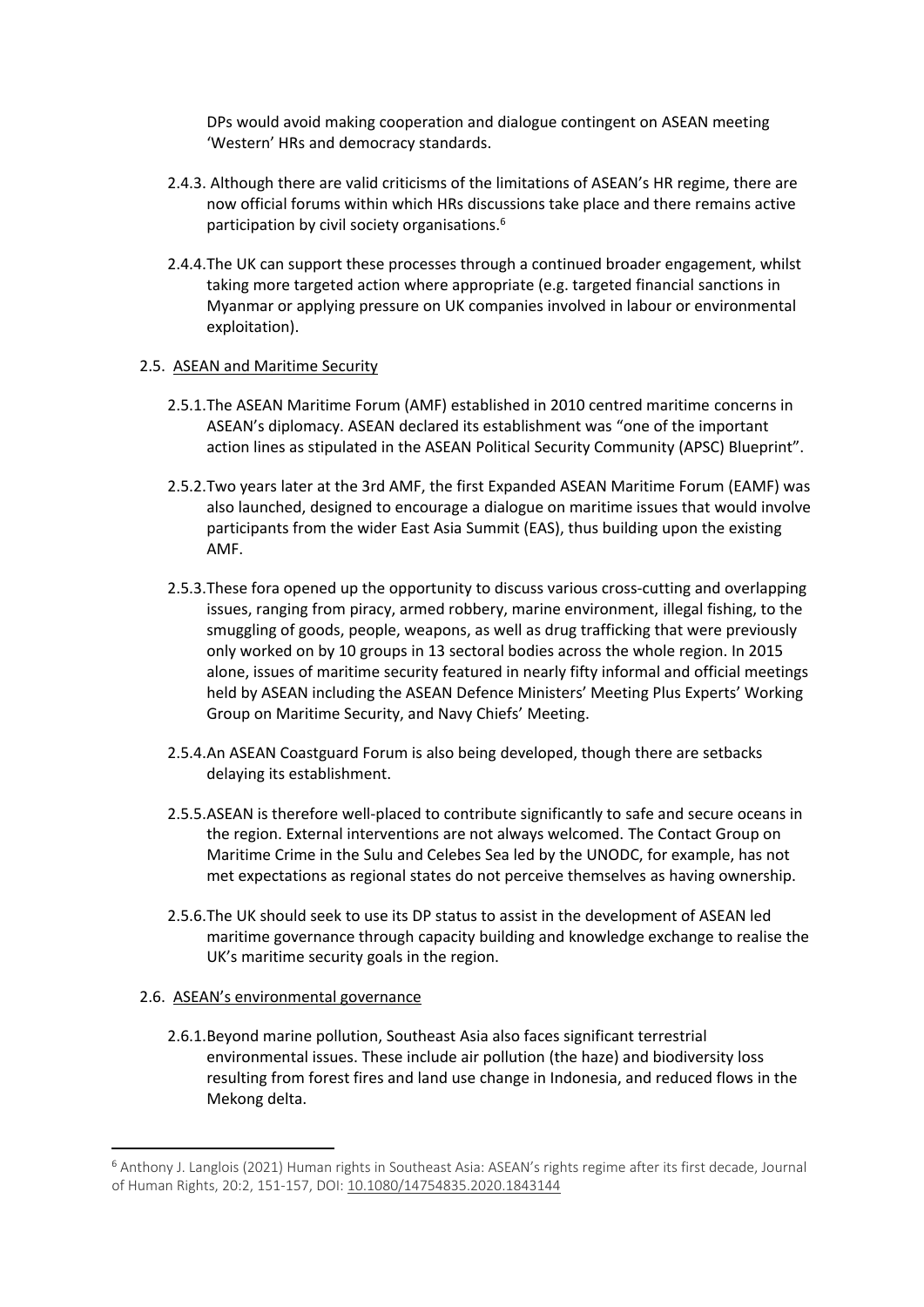- 2.6.2.It is in environmental cooperation that ASEAN's traditionally-held norm of noninterference has been most diluted. Recognising the transnational nature of the problem, cooperation regarding environmental issues and a regional governance regime is growing significantly.
- 2.6.3.The UK should seek to use its DP status to provide technical cooperation in this area, whether through sharing promising practices regarding land-use management and conservation, training, or capacity building for conservation and monitoring. This would not only assist in responding to the environmental issues themselves, but as a technical area of cooperation that is generally less politically sensitive it could also serve as a basis for cooperation in other sectors.

### **3. The Comprehensive and Progressive Trans-Pacific Partnership (CPTPP)**

### 3.1. The CPTPP

- 3.1.1.The CPTPP is a trade megadeal signed in 2018 by states from the Western and Eastern Pacific Rim. It is an agreement which emphasises 'high quality' standards in services, intellectual property, state-owned enterprises, digital trade and investment, thereby moving well beyond tariff reduction.
- 3.1.2.It grew out of the Trans-Pacific Partnership (TPP) process, which was thrown into disarray after the Trump Administration withdrew the US from negotiations. The TPP was previously promoted by the Obama administration as a means to shape trade regulations in the Indo-Pacific in a manner that benefited US interests.
- 3.1.3.It also had an explicit geopolitical dimension, being part of the US rebalance to the region and seeking to set the 'rules of the game' within which China would need to accommodate.<sup>7</sup>
- 3.1.4.The CPTPP was kept alive after US withdrawal through Japanese support, with the remaining parties hoping that the US would re-join under a more internationalist administration. However, despite strong encouragement from foreign policy and economic think tanks,<sup>8</sup> the Biden administration will find it difficult to re-join considering continuing domestic opposition from farming lobbies and trade unions. Biden's focus will likely be on supply chain reshoring as well as stimulus for domestic infrastructure.

#### 3.2. China and the CPTPP

- 3.2.1.China was initially sceptical about the TPP, viewing it as part of an effort by the US and its allies of countering China's rise.
- 3.2.2.Over time its approach towards the TPP and then CPTPP has softened with Xi Jinping expressing the possibility of China joining the CPTPP at the APEC Summit in November 2020. Indeed, the Chinese government has reportedly approached several CPTPP member states to garner support for China's accession to the agreement. This included a recent submission by the Chinese embassy in Canberra to an Australian

<sup>7</sup> In 2015, US Defence Secretary, Ash Carter, said the TPP was as important as an aircraft carrier in the context of signalling US commitment through the rebalancing strategy

<sup>8</sup> Armitage, Richard et al (2020) The U.S.-Japan Alliance in 2020: An Equal Alliance with a Global Agenda 201204\_Armitage\_Nye\_US\_Japan\_Alliance\_1.pdf (csis-website-prod.s3.amazonaws.com)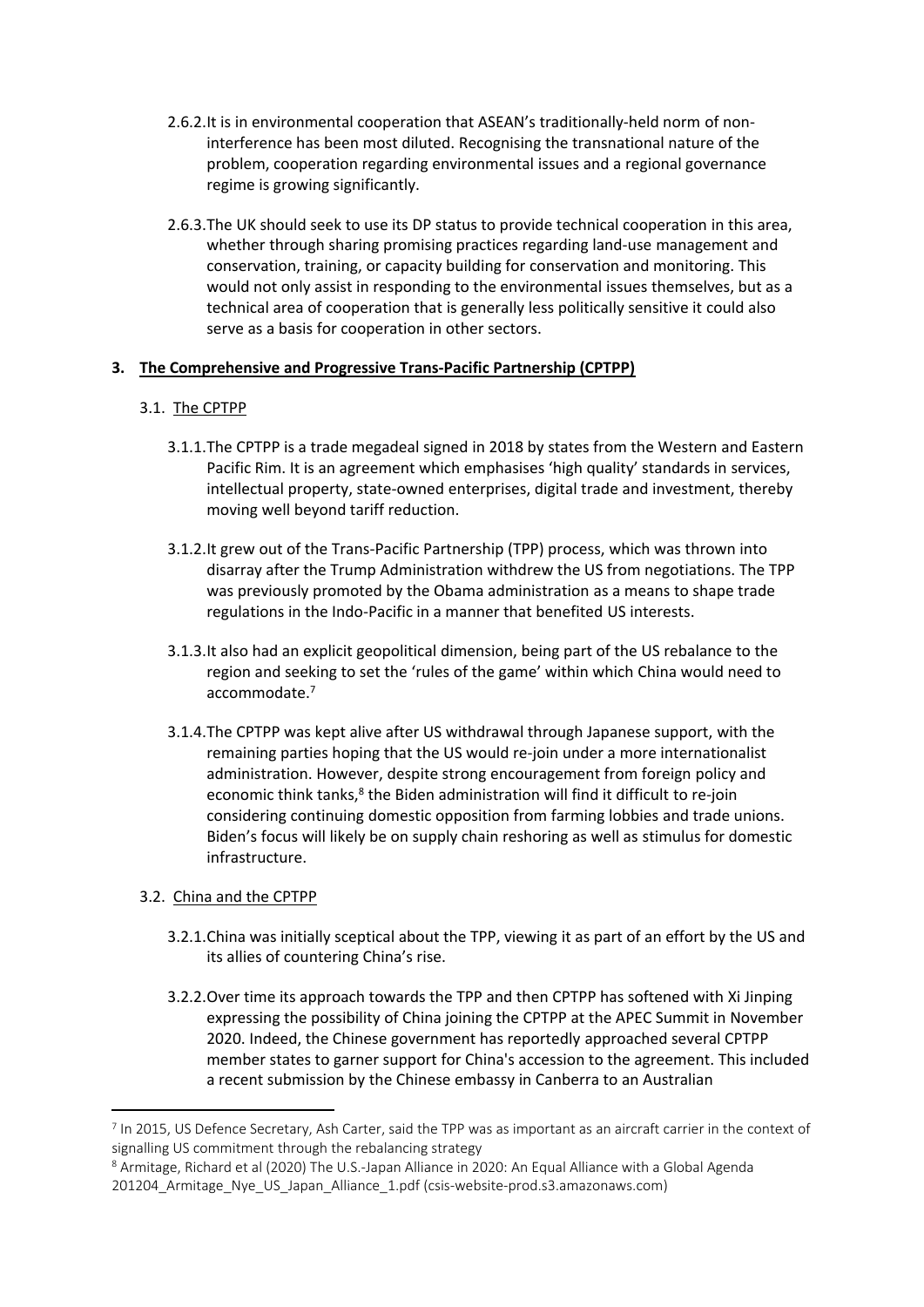parliamentary enquiry on the expansion of the CPTPP, which advocated the benefits of China's membership.

- 3.2.3.China's accession is complicated by the agreement's emphasis on a level playing field between state-owned enterprises and private companies. China's position on the CPTPP is therefore still subject to internal debates regarding the nature of economic reforms and how these would help promote upgrading and the proposed dualcirculation model of increased domestic consumption and continued openness to international trade.<sup>9</sup>
- 3.2.4.Some within China see accession to the CPTPP as supporting a process of domestic reforms towards high regulatory standards which would benefit high value-added industries where Chinese companies are now internationally competitive. Others, more tied to state-owned enterprises which rely on state finance and support, are more cautious.
- 3.2.5.The Chinese government has previously put its weight behind the Regional Comprehensive Economic Partnership (RCEP), which is less intrusive focusing more on tariff removal. Since the RCEP was signed in late 2020, accession to the CPTPP may now increasingly be the focus of China's regional trade diplomacy.

#### 3.3. The UK and the CPTPP

- 3.3.1.Economically, as outlined in the DIT's report on the UK's strategic approach to CPTPP accession, the UK seeks to benefit from expanding exports of services to CPTPP members, as well as benefiting from Rules of Origin enabling the diversification of supply chains.
- 3.3.2.However, analysis by the UK Trade Policy Observatory has argued that the economic benefits of the UK joining the CPTPP will be minimal considering the UK is acceding to an existing agreement (and therefore unable to shape the terms of the agreement) and that its principal markets within the CPTPP are already covered by bilateral FTAs.<sup>10</sup> It is also unlikely that the UK manufacturing industry will import components from CPTPP members to re-export goods to the region.
- 3.3.3.There is also an issue of differing regulatory standards between CPTPP and EU, meaning the UK will need to balance these different regulatory approaches. This suggests the primary reasons and benefits of joining would be more geopolitical in nature.
- 3.3.4.The geopolitical/geoeconomics benefits for the UK's accession to the CPTPP could be that it has joined a club that may expand in the future to include the US, South Korea, Taiwan, Thailand and possibly China.
- 3.3.5.Membership of the CPTPP may also signal that the UK's 'Indo-Pacific tilt' is intended to be comprehensive and enduring – including military/security, economic, diplomatic and institutional dimensions.

<sup>9</sup> Bloomberg (2021) "China Lobbies Australia For Help to Join Trade Pact Despite Spat" 10th September 2021 https://www.bloomberg.com/news/articles/2021-09-10/china-lobbies-australia-for-help-to-join-trade-pactdespite-spat (accessed 14th September 2021)

<sup>&</sup>lt;sup>10</sup> UK Trade Policy Observatory "The value of the CPTPP for the UK", 3rd February 2021 <https://blogs.sussex.ac.uk/uktpo/2021/02/03/the-value-of-the-cptpp-for-the-uk/>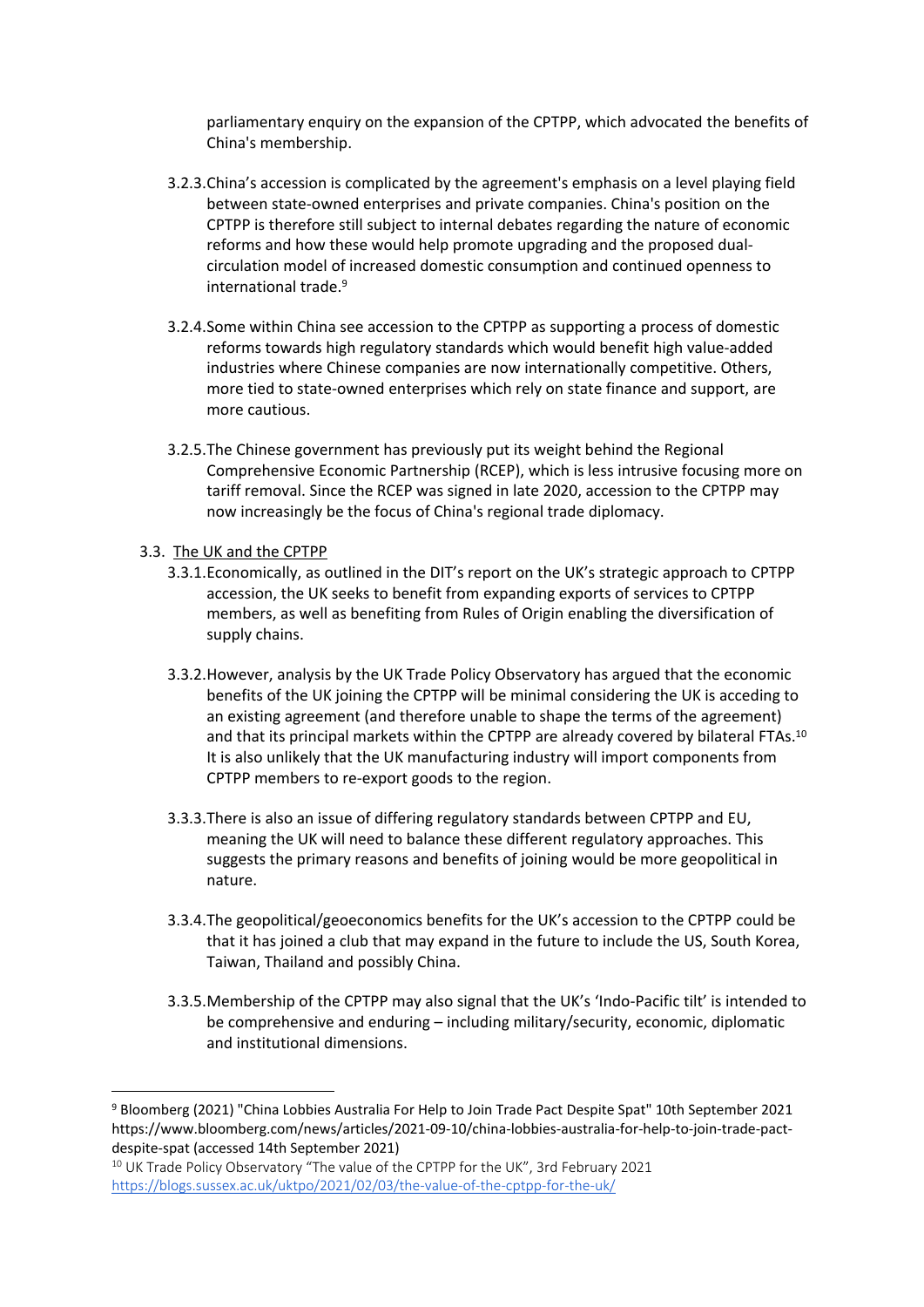### **4. Developing national partnerships**

- 4.1. If ASEAN should be the key institutional partner in the Indo-Pacific, Indonesia could be a key national partner within Southeast Asia. It has traditionally acted in a leadership role within ASEAN, encouraging democratic norms and leading many of the region's governance innovations.
- 4.2. More generally, the UK's approach should be underpinned by sufficient diplomatic capacity and greater political willingness that is currently perceived to be lacking. The UK is currently viewed as inconsistent in its dealings with Indonesia, with little tangible outcomes being implemented. The embassy is considered to have less diplomatic capacity compared to other European nations. Any approach requires the FCDO increasing its footprint in Jakarta and ensuring there are sufficient resources for more expansive diplomatic efforts.
- 4.3. One area that Western powers are compared unfavourably against China is in economic investment in the region. The UK's economic links with Indonesia are particularly underdeveloped. This is despite Indonesia's status as an increasingly promising potential market for global investment and business. Despite the Covid-19 pandemic, rating agencies consistently rate Indonesia a stable economy with a promising economic outlook in the near future (Fitch - BBB 'stable'; Japan Credit Rating Agency - BBB+ 'stable outlook/investment grade'; Standard and Poor - BBB 'outlook negative').<sup>11</sup> The Indonesian government is actively conducting structural reforms such as the Omnibus Law which aims to reduce overlap in Indonesia's laws and regulations, particularly around job creation, taxation, and labour reform and regulations.
- 4.4. With these factors in mind, the UK government should strengthen the bilateral relationship by encouraging business-business links. Here, the British Chamber of Commerce (Britcham) is increasingly important in enhancing relations between these business communities. There are challenges here that need to be overcome. There is a perceived lack of willingness from the UK generally, and Britcham is perceived as less proactive and institutionalised than its counterparts in neighbouring countries. The UK needs to ensure a sustained focus and assist in the implementation of economic links by continuing to develop structures for business-business links to happen effectively.
- 4.5. There are four priority areas for Indonesia where economic links with the UK are particularly welcomed. These are the blue economy; green growth; education; and new Capital development.
	- 4.5.1.Indonesia is the largest archipelagic country in the world. It has 17,499 islands and a 72.55 million km<sup>2</sup> Exclusive Economic Zone.<sup>12</sup> Indonesia's blue economy therefore has

[Grade.aspx#:~:text=Fitch%20Ratings%20%28Fitch%29%20has%20affirmed%20Indonesia%27s%20Sovereign%2](https://www.bi.go.id/en/iru/highlight-news/Pages/Fitch-Affirms-Indonesia-Sovereign-Credit-Rating-at-BBB-Stable-Outlook-Investment-Grade.aspx#:~:text=Fitch%20Ratings%20%28Fitch%29%20has%20affirmed%20Indonesia%27s%20Sovereign%20Credit,and%20a%20low%2C%20but%20rising%2C%20government%20debt%2FGDP%20ratio) [0Credit,and%20a%20low%2C%20but%20rising%2C%20government%20debt%2FGDP%20ratio.](https://www.bi.go.id/en/iru/highlight-news/Pages/Fitch-Affirms-Indonesia-Sovereign-Credit-Rating-at-BBB-Stable-Outlook-Investment-Grade.aspx#:~:text=Fitch%20Ratings%20%28Fitch%29%20has%20affirmed%20Indonesia%27s%20Sovereign%20Credit,and%20a%20low%2C%20but%20rising%2C%20government%20debt%2FGDP%20ratio) (Accessed 5 th September 2021); Japan Credit Rating Agency (2020) Republic of Indonesia [Online]

```
https://www.jcr.co.jp/download/b328dbed36bd9d0b203e773b3be06b0d1347ccdd0810d46d61/20i0071_f.pdf
(Accessed 5th September 2021); Trading Economics (n.d.) Indonesia [Online]
```
<https://tradingeconomics.com/indonesia/rating> (Accessed 5th September 2021) <sup>12</sup> DIREKTORAT JENDERAL PENGELOLAAN RUANG LAUT (2020) Konservasi Perairan Sebagai Upaya menjaga

<sup>11</sup> Bank Indonesia (2021) Fitch Affirms Indonesia's Sovereign Credit Rating at BBB/Stable Outlook (Investment Grade) [Online] [https://www.bi.go.id/en/iru/highlight-news/Pages/Fitch-Affirms-Indonesia-Sovereign-Credit-](https://www.bi.go.id/en/iru/highlight-news/Pages/Fitch-Affirms-Indonesia-Sovereign-Credit-Rating-at-BBB-Stable-Outlook-Investment-Grade.aspx#:~:text=Fitch%20Ratings%20%28Fitch%29%20has%20affirmed%20Indonesia%27s%20Sovereign%20Credit,and%20a%20low%2C%20but%20rising%2C%20government%20debt%2FGDP%20ratio)[Rating-at-BBB-Stable-Outlook-Investment-](https://www.bi.go.id/en/iru/highlight-news/Pages/Fitch-Affirms-Indonesia-Sovereign-Credit-Rating-at-BBB-Stable-Outlook-Investment-Grade.aspx#:~:text=Fitch%20Ratings%20%28Fitch%29%20has%20affirmed%20Indonesia%27s%20Sovereign%20Credit,and%20a%20low%2C%20but%20rising%2C%20government%20debt%2FGDP%20ratio)

Potensi Kelautan dan Perikanan Indonesia [Online] [https://kkp.go.id/djprl/artikel/21045-konservasi-perairan-](https://kkp.go.id/djprl/artikel/21045-konservasi-perairan-sebagai-upaya-menjaga-potensi-kelautan-dan-perikanan-indonesia)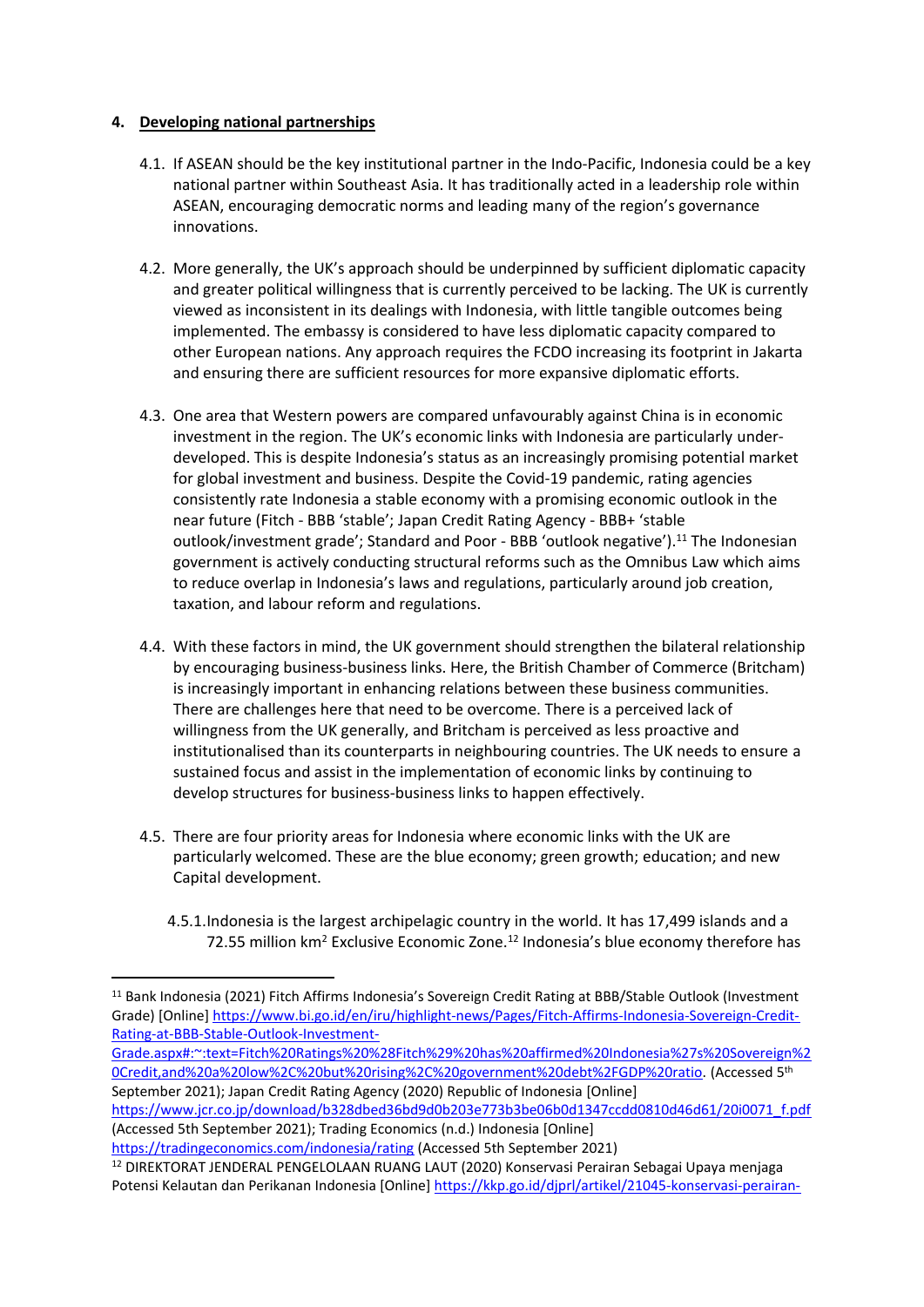enormous potential. Despite hopes of the fishery sector's role in the Indonesian economy, however, its contribution to GDP remains low at 3.7% as it has not reached its maximum potential. The Ministry of Fisheries estimates this potential to be USD950 billion.<sup>13</sup> The UK could support the Indonesian government through knowledge sharing in sea conservation, fishery technology and aquaculture. President Joko Widodo (Jokowi) is eager to develop seaport infrastructure to maximise the export of marine products. This includes building new ports and creating smart sea-logistic management. Much of this is concentrated in East Indonesia, where industrial zones and special economic zones seek to make doing business easier.<sup>14</sup> This is one area where the UK could bridge potential cooperation with business-to-business schemes.

- 4.5.2.The green economy and green growth is a key policy for the Indonesian government, particularly regarding sustainable energy to achieve net-zero emissions and waste management. Indonesia's growing population, particularly its middle class (currently numbered at 52 million), creates increasing energy demands. Through the State Electricity Company and General Plan of National Electricity, the Indonesian government has an ambitious plan to produce 43 GW of energy by 2030.<sup>15</sup> Currently, it can only provide 28.5 GW. The UK is well-placed to assist in Indonesia's shift away from fossil fuels to more environmentally friendly sources, due to its own experiences following the Net-Zero law. This could take the form of knowledge sharing, production sharing contracts or technological transfer.
- 4.5.3.Each year, 35,000 Indonesian students study abroad, but only 4187 studied in the UK in 2020.<sup>16</sup> The UK should make it easier for Indonesian students to study at UK universities, especially considering the downturn of EU students following Brexit. Under Jokowi's administration, foreign universities can also open branches in Indonesia. Monash University was the first to capitalise on the rising demand from Indonesia's growing middle class. With more UK universities opening international branches (e.g. Nottingham in Malaysia and Birmingham in Dubai), Indonesia could be considered a potential destination. Research exchange and collaboration should also be encouraged.

[sebagai-upaya-menjaga-potensi-kelautan-dan-perikanan-indonesia](https://kkp.go.id/djprl/artikel/21045-konservasi-perairan-sebagai-upaya-menjaga-potensi-kelautan-dan-perikanan-indonesia) (Accessed 5th September 2021) <sup>13</sup> Pebrianto, F., (2020) Kontribusi Sektor Kelautan dan Perikanan ke PDB Baru 3,7 Persen [Online] [https://bisnis.tempo.co/read/1383928/kontribusi-sektor-kelautan-dan-perikanan-ke-pdb-baru-37](https://bisnis.tempo.co/read/1383928/kontribusi-sektor-kelautan-dan-perikanan-ke-pdb-baru-37-persen/full&view=ok) [persen/full&view=ok](https://bisnis.tempo.co/read/1383928/kontribusi-sektor-kelautan-dan-perikanan-ke-pdb-baru-37-persen/full&view=ok) (Accessed 5<sup>th</sup> September 2021)

<sup>&</sup>lt;sup>14</sup> Kementerian Perindustrian (n.d.) Kawasan [Online] <https://kemenperin.go.id/kawasan> (Accessed 5th September 2021); DEWAN NASIONAL KAWASAN EKONOMI KHUSUS REPUBLIK INDONESIA (n.d.) Kawasan Ekonomi Khusus [Online] <https://kek.go.id/kek-indonesia> (accessed 5th September 2021)

<sup>15</sup> BAPPENAS (2020) Employment Assessment of Renewable Energy Indonesian Power Sector Pathways [Online] [http://greengrowth.bappenas.go.id/wp-content/uploads/2020/07/Employment-assessment-of](http://greengrowth.bappenas.go.id/wp-content/uploads/2020/07/Employment-assessment-of-renewable-energy-Indonesian-power-sector-pathways-NEAR-NDC.pdf)[renewable-energy-Indonesian-power-sector-pathways-NEAR-NDC.pdf](http://greengrowth.bappenas.go.id/wp-content/uploads/2020/07/Employment-assessment-of-renewable-energy-Indonesian-power-sector-pathways-NEAR-NDC.pdf)

<sup>&</sup>lt;sup>16</sup> Berita Satu (2019) Minat Pelajar Indonesia Menuntut Ilmu di Luar Negeri Terus Meningkat [Online] [https://www.beritasatu.com/nasional/551247/minat-pelajar-indonesia-menuntut-ilmu-di-luar-negeri-terus](https://www.beritasatu.com/nasional/551247/minat-pelajar-indonesia-menuntut-ilmu-di-luar-negeri-terus-meningkat#:~:text=Berdasarkan%20studi%20organisasi%20Ikatan%20Konsultan,ke%20luar%20negeri%20setiap%20tahunnya)[meningkat#:~:text=Berdasarkan%20studi%20organisasi%20Ikatan%20Konsultan,ke%20luar%20negeri%20setia](https://www.beritasatu.com/nasional/551247/minat-pelajar-indonesia-menuntut-ilmu-di-luar-negeri-terus-meningkat#:~:text=Berdasarkan%20studi%20organisasi%20Ikatan%20Konsultan,ke%20luar%20negeri%20setiap%20tahunnya) [p%20tahunnya.](https://www.beritasatu.com/nasional/551247/minat-pelajar-indonesia-menuntut-ilmu-di-luar-negeri-terus-meningkat#:~:text=Berdasarkan%20studi%20organisasi%20Ikatan%20Konsultan,ke%20luar%20negeri%20setiap%20tahunnya) (Accessed 5<sup>th</sup> September 2021); Kompas (2020) KBRI London Ajak Mahasiswa Indonesia di Inggris-Irlandia Bangun Bangsa [Online] [https://edukasi.kompas.com/read/2020/10/27/195953171/kbri](https://edukasi.kompas.com/read/2020/10/27/195953171/kbri-london-ajak-mahasiswa-indonesia-di-inggris-irlandia-bangun-bangsa?page=all#:~:text=KBRI%20menyatakan%20jumlah%20mahasiswa%20Indonesia,dan%20Irlandia%20sebagai%20wujud%20nasionalisme)[london-ajak-mahasiswa-indonesia-di-inggris-irlandia-bangun-](https://edukasi.kompas.com/read/2020/10/27/195953171/kbri-london-ajak-mahasiswa-indonesia-di-inggris-irlandia-bangun-bangsa?page=all#:~:text=KBRI%20menyatakan%20jumlah%20mahasiswa%20Indonesia,dan%20Irlandia%20sebagai%20wujud%20nasionalisme)

[bangsa?page=all#:~:text=KBRI%20menyatakan%20jumlah%20mahasiswa%20Indonesia,dan%20Irlandia%20seb](https://edukasi.kompas.com/read/2020/10/27/195953171/kbri-london-ajak-mahasiswa-indonesia-di-inggris-irlandia-bangun-bangsa?page=all#:~:text=KBRI%20menyatakan%20jumlah%20mahasiswa%20Indonesia,dan%20Irlandia%20sebagai%20wujud%20nasionalisme) [agai%20wujud%20nasionalisme](https://edukasi.kompas.com/read/2020/10/27/195953171/kbri-london-ajak-mahasiswa-indonesia-di-inggris-irlandia-bangun-bangsa?page=all#:~:text=KBRI%20menyatakan%20jumlah%20mahasiswa%20Indonesia,dan%20Irlandia%20sebagai%20wujud%20nasionalisme). (Accessed 5<sup>th</sup> September 2021)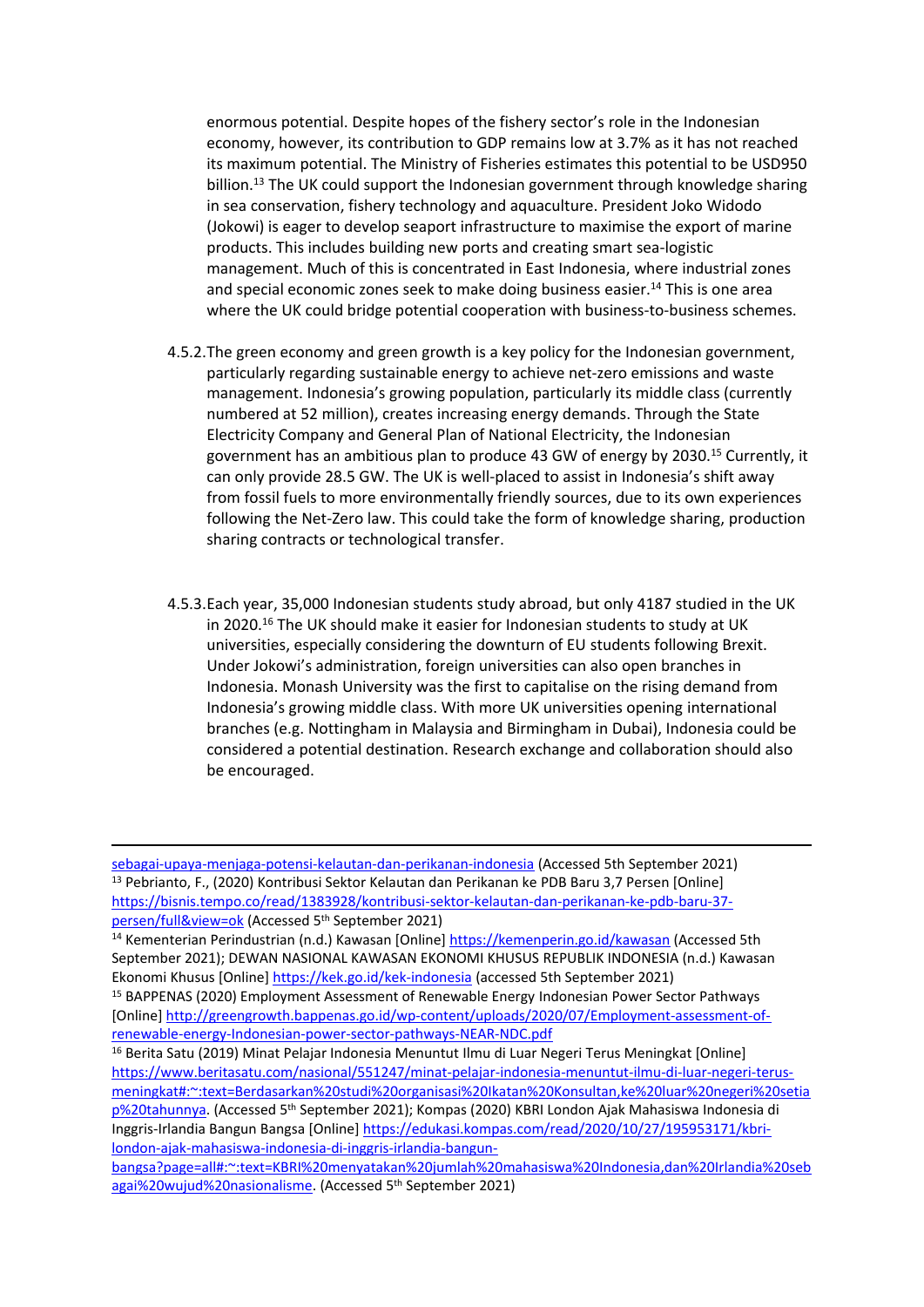4.5.4.Jokowi's administration has decided to move the capital to North Panajem Paser and Kutai Kertanegara in North Kalimantan to create a new economic centre for Kalimantan and reduce overcrowding in Jakarta. This new development will create 1.3 million jobs and stimulate RP5.817 trillion in investment. 19% of the scheme will be funded by the national budget, with the remainder coming from private finance. The new capital will require significant infrastructure such as hospitals, offices and universities. It will be founded on renewable energy and integrated public transport. The UK's expertise in education, renewable energy, modern farming, public transport and city management positions it as a desirable partner.

#### 4.6. Indonesia and Maritime Security

- 4.6.1.In the security sphere, the UK and Indonesia have several common interests. This is especially the case regarding maritime security, which is a key priority for Indonesia in its Defence White Paper.
- 4.6.2.While Jokowi's Global Maritime Fulcrum has stalled, Indonesia has been developing a coordinated response to maritime security issues through the consolidation of the Indonesian Maritime Security Agency (BAKAMLA) and the opening of its own Maritime Information Centre (IMIC).
- 4.6.3.The UK has engaged in an innovative transformation of its own maritime governance, through the opening of the Joint Maritime Security Centre (JMSC) in 2020. This new 'centre of excellence' subsumes the National Maritime Information Centre and the Joint Maritime Operations Coordination Centre to facilitate a whole-of-government approach to maritime security.
- 4.6.4. Indonesian maritime security practitioners have a strong desire to engage in knowledge exchange to strengthen these efforts. The UK could use lessons learnt in its own governance transformation, whether through training, workshops, or information sharing.

## **5. Recommendations**

- 5.1. The UK should avoid focusing primarily on US-led interventions aimed at countering China
- 5.2. It should continue to develop and invest in current mechanisms such as the FPDA, and seek to interface with neighbouring countries as partners
- 5.3. It should develop partnerships with other mechanisms of strategic interest, including those tackling broad maritime security issues
- 5.4. It should utilise its role in ASEAN to provide assistance to pre-existing mechanisms, focusing on areas that provide common good such as human rights, maritime security, and environmental issues
- 5.5. The FCDO needs to develop diplomatic capacity in Jakarta, so that it can work effectively with the CPR and Indonesia
- 5.6. The partnership with Indonesia should be strengthened by focusing on issues of maritime insecurity and developing stronger economic links in education, green growth, the blue